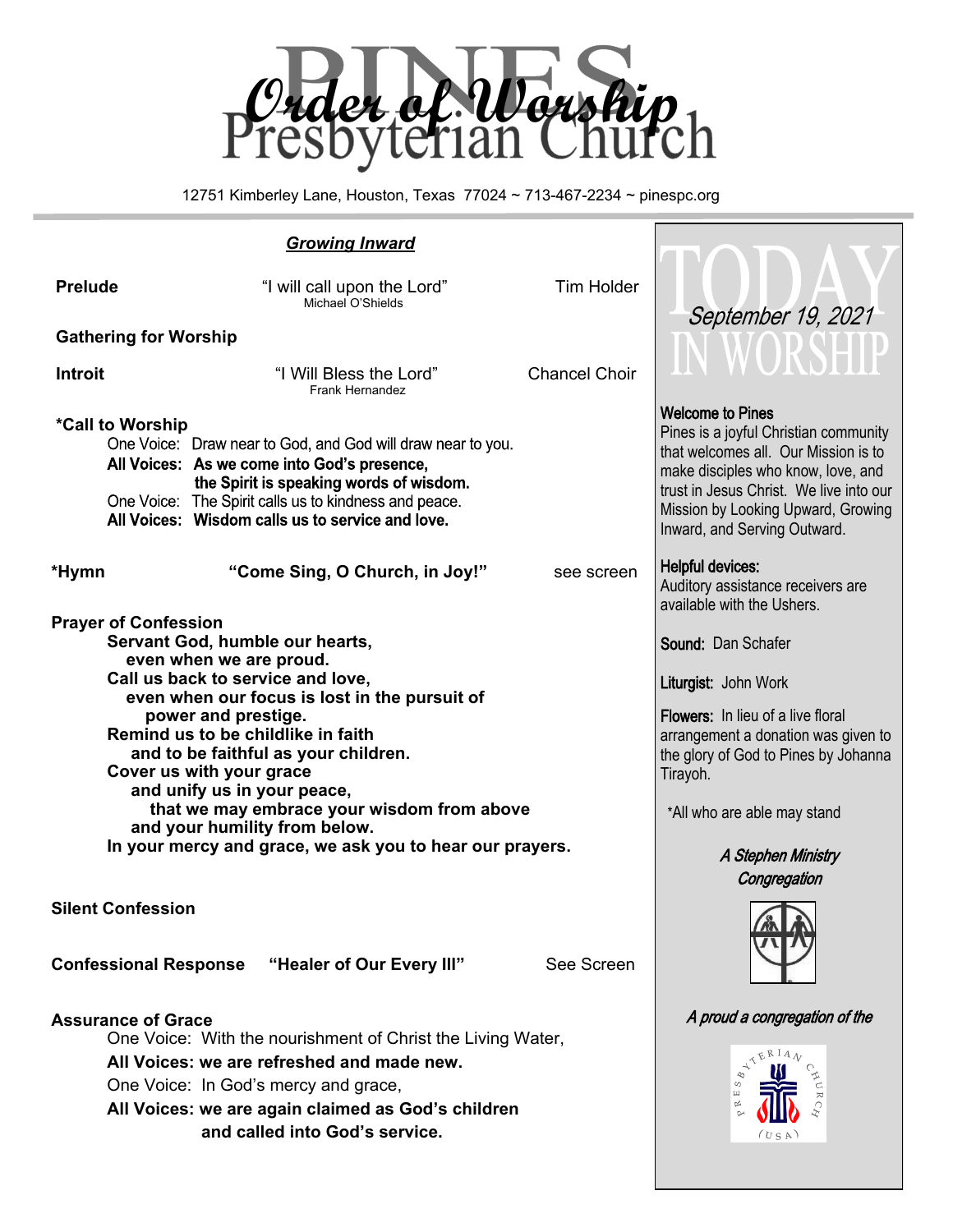| <b>Children's Message</b>                                                                                                                                                                                        |                                                                                                                                                           | Pray for the People of Pines                                                                                                                                     |                                                                                                           |                                                                            |  |
|------------------------------------------------------------------------------------------------------------------------------------------------------------------------------------------------------------------|-----------------------------------------------------------------------------------------------------------------------------------------------------------|------------------------------------------------------------------------------------------------------------------------------------------------------------------|-----------------------------------------------------------------------------------------------------------|----------------------------------------------------------------------------|--|
| Jesus loves me this I know, for the bible tells me so.<br>Little ones to him belong, they are weak, but he is strong.<br>Yes, Jesus loves me, yes Jesus loves me.<br>Yes, Jesus loves me, the bible tells me so. |                                                                                                                                                           | Norma Bender<br>Jean Breitenwischer<br><b>Barbara Caffall</b><br>Virginia Smith<br>Carolyn Craig                                                                 | Liz Buelow<br>Karen MacAllister<br>Nancy Watler<br><b>Morriss Partee</b><br>Darlene Wendt                 |                                                                            |  |
|                                                                                                                                                                                                                  | <b>Looking Upward</b>                                                                                                                                     |                                                                                                                                                                  | Bob Symon<br>Eloise Moody                                                                                 | Barbara Youngflesh<br>Larry Greenlee                                       |  |
| <b>First Reading</b>                                                                                                                                                                                             |                                                                                                                                                           | Psalm 1                                                                                                                                                          |                                                                                                           |                                                                            |  |
| Anthem                                                                                                                                                                                                           | "How Majestic is Your Name"<br>Michael W. Smith                                                                                                           | <b>Pines Pealers</b>                                                                                                                                             |                                                                                                           |                                                                            |  |
| <b>Second Reading</b>                                                                                                                                                                                            |                                                                                                                                                           | Mark 9:30-37                                                                                                                                                     | <b>Pray for Friends in Mission</b>                                                                        |                                                                            |  |
| Sermon                                                                                                                                                                                                           | "Can We Tawlk?"                                                                                                                                           | Rev. Andy Gans                                                                                                                                                   | Joy Kreider                                                                                               |                                                                            |  |
| *Hymn                                                                                                                                                                                                            | "Christ Be Beside Me"                                                                                                                                     | See Screen                                                                                                                                                       | Ken and Judy McDyer                                                                                       |                                                                            |  |
|                                                                                                                                                                                                                  | <b>Serving Outward</b>                                                                                                                                    |                                                                                                                                                                  | <b>Pray for Pines Members</b><br>in the Military<br>Olivia Williams (Army)<br>Noah Youngflesh (Air Force) |                                                                            |  |
|                                                                                                                                                                                                                  | *Saying What We Believe (Iona Community)                                                                                                                  |                                                                                                                                                                  |                                                                                                           |                                                                            |  |
|                                                                                                                                                                                                                  | One Voice: With the whole church                                                                                                                          |                                                                                                                                                                  |                                                                                                           |                                                                            |  |
|                                                                                                                                                                                                                  | All Voices: we affirm that we are made in God's image,<br>befriended by Christ, empowered by the Spirit;                                                  |                                                                                                                                                                  |                                                                                                           |                                                                            |  |
|                                                                                                                                                                                                                  | One Voice: With people everywhere                                                                                                                         |                                                                                                                                                                  |                                                                                                           |                                                                            |  |
|                                                                                                                                                                                                                  | All Voices: we affirm God's goodness at the heart of humanity,<br>planted more deeply than all that is wrong;                                             |                                                                                                                                                                  |                                                                                                           |                                                                            |  |
|                                                                                                                                                                                                                  | One Voice: With all creation                                                                                                                              |                                                                                                                                                                  |                                                                                                           |                                                                            |  |
|                                                                                                                                                                                                                  | All Voices: we celebrate the miracle and wonder of life,                                                                                                  |                                                                                                                                                                  |                                                                                                           |                                                                            |  |
|                                                                                                                                                                                                                  | the unfolding purposes of God,<br>forever at work in ourselves and in the world.<br>Amen.                                                                 |                                                                                                                                                                  |                                                                                                           |                                                                            |  |
| *Gloria Patri                                                                                                                                                                                                    |                                                                                                                                                           |                                                                                                                                                                  |                                                                                                           |                                                                            |  |
|                                                                                                                                                                                                                  | Glory be to the Father, and to the Son, and to the Holy Ghost;<br>As it was in the beginning, is now and ever shall be, world without end.<br>Amen. Amen. | The Lord's Prayer<br>Our Father, who art in heaven,<br>hallowed be thy name. Thy<br>kingdom come, thy will be done, on<br>earth as it is in heaven. Give us this |                                                                                                           |                                                                            |  |
| The Lord's Prayer                                                                                                                                                                                                |                                                                                                                                                           |                                                                                                                                                                  | day our daily bread; and forgive us<br>our debts, as we forgive our                                       | debtors; and lead us not into                                              |  |
| *Hymn                                                                                                                                                                                                            | "Hosanna, Loud Hosanna"                                                                                                                                   | See Screen                                                                                                                                                       | temptation, but deliver us from evil.                                                                     |                                                                            |  |
| *Charge and Benediction                                                                                                                                                                                          |                                                                                                                                                           |                                                                                                                                                                  |                                                                                                           | For thine is the kingdom and the<br>power and the glory, forever.<br>Amen. |  |
|                                                                                                                                                                                                                  | *Benediction Response "Go Ye Believers into the World"                                                                                                    | See Screen                                                                                                                                                       |                                                                                                           |                                                                            |  |
| *Sending Out The Light of Christ                                                                                                                                                                                 |                                                                                                                                                           |                                                                                                                                                                  |                                                                                                           |                                                                            |  |
| *Postlude                                                                                                                                                                                                        | "Do Lord"<br>Marvin V. Frey                                                                                                                               | <b>Tim Holder</b>                                                                                                                                                |                                                                                                           |                                                                            |  |
|                                                                                                                                                                                                                  |                                                                                                                                                           |                                                                                                                                                                  | Words printed by permission                                                                               |                                                                            |  |

CCLI 998238

Portions of our liturgy are from The Abingdon Worship Annual 2021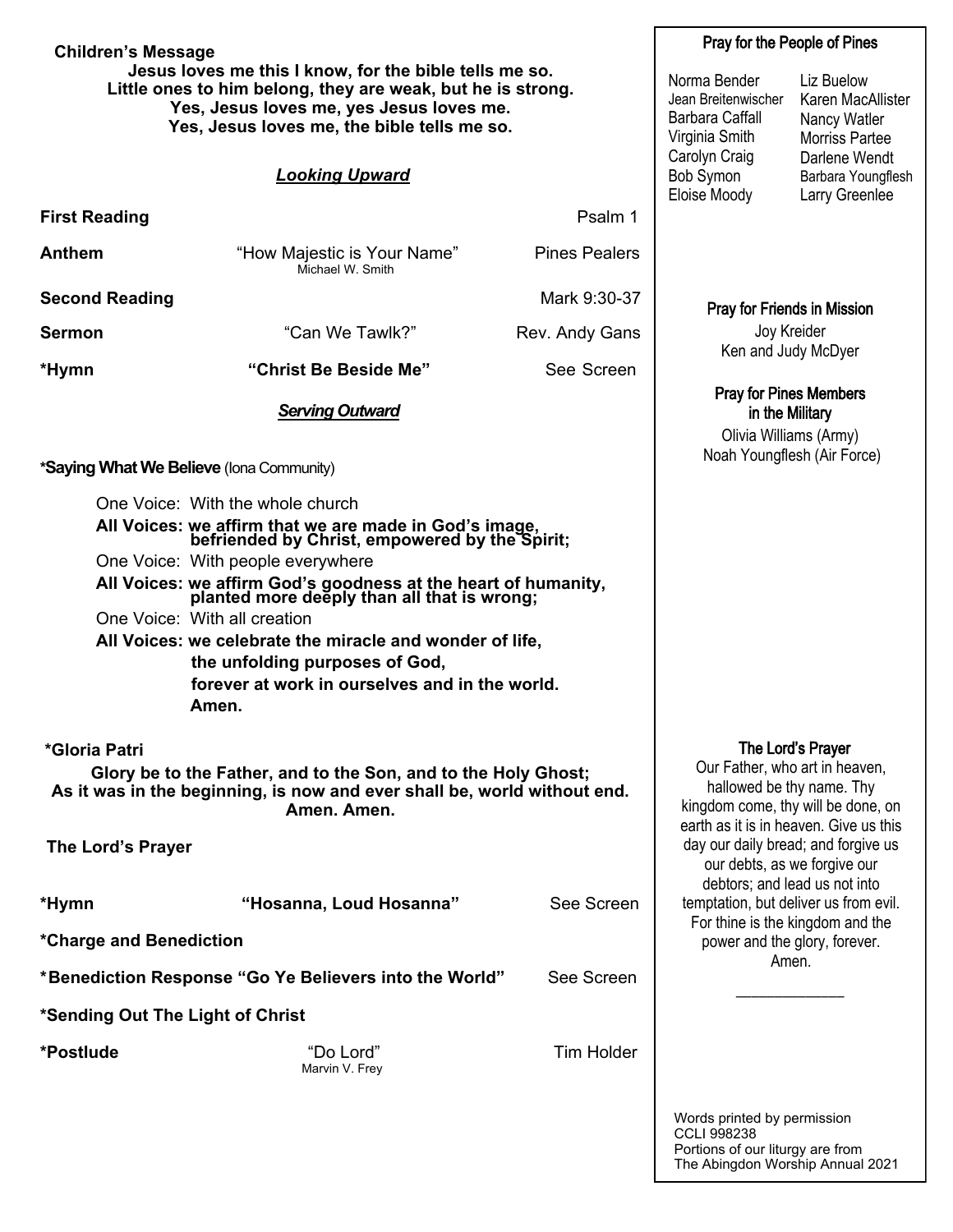|           | Calendar for the Week of September 19, 2021 | <b>SERMON NOTES</b>                                     |                                                                                                                                                                                                                                                   |                                                                                            |
|-----------|---------------------------------------------|---------------------------------------------------------|---------------------------------------------------------------------------------------------------------------------------------------------------------------------------------------------------------------------------------------------------|--------------------------------------------------------------------------------------------|
| Today     | p.m.                                        | 5:00                                                    | Incarnation Worship Service - Gym                                                                                                                                                                                                                 |                                                                                            |
|           |                                             |                                                         | Mosaic Crafts for the children - W12                                                                                                                                                                                                              |                                                                                            |
| Monday    |                                             |                                                         | Committee Minutes are due to office                                                                                                                                                                                                               |                                                                                            |
|           | a.m.                                        | 10:00                                                   | Office staff meeting - C3                                                                                                                                                                                                                         |                                                                                            |
|           | p.m.                                        | 4:00                                                    | This Week at Pines articles due                                                                                                                                                                                                                   |                                                                                            |
|           |                                             | 6:00                                                    | Property Committee meeting - C3                                                                                                                                                                                                                   |                                                                                            |
|           |                                             | 7:30                                                    | ALANON Group - Fellowship Hall                                                                                                                                                                                                                    |                                                                                            |
| Tuesday   | a.m.                                        | 7:00                                                    | Men's Bible Study - by Zoom                                                                                                                                                                                                                       |                                                                                            |
|           | p.m.                                        | 2:30                                                    | Weekly Prayer Team                                                                                                                                                                                                                                |                                                                                            |
|           |                                             | 6:30                                                    | Missions                                                                                                                                                                                                                                          |                                                                                            |
| Wednesday | a.m.                                        | 9:00                                                    | <b>Bulletin Articles Due</b>                                                                                                                                                                                                                      |                                                                                            |
|           | p.m.                                        | 5:45                                                    | Pines Pealers (Bell Practice) - C12                                                                                                                                                                                                               |                                                                                            |
|           |                                             | 7:00                                                    | Choir Rehearsal - Choir Room                                                                                                                                                                                                                      |                                                                                            |
|           |                                             | 7:00                                                    | Incarnation practice - Sanctuary                                                                                                                                                                                                                  |                                                                                            |
|           |                                             | 8:00                                                    | Westside AA - Fellowship Hall                                                                                                                                                                                                                     |                                                                                            |
| Thursday  | p.m.                                        | 1:00                                                    | Lectionary Bible study - by Zoom                                                                                                                                                                                                                  |                                                                                            |
|           |                                             | 7:00                                                    | <b>Stephen Ministers Parlor</b>                                                                                                                                                                                                                   |                                                                                            |
|           |                                             | 8:00                                                    | AA - C3                                                                                                                                                                                                                                           | Instagram.com/pineshouston                                                                 |
| Friday    | a.m.                                        | 5:00                                                    | <b>BSF</b> - Fellowship Hall                                                                                                                                                                                                                      | Get the latest announcements and<br>reminders right before events<br>happen. Find us here: |
| Saturday  | p.m.                                        | 6:00                                                    | AA - C3                                                                                                                                                                                                                                           | https://twitter.com/HoustonPines.                                                          |
|           |                                             | 6:30                                                    | Mosaic Youth - Fellowship Hall                                                                                                                                                                                                                    | Find us on Facebook<br>www.facebook.comPinesPresbyterian<br>Church-1425251917704955/       |
| Sunday    | a.m.<br>p.m.                                | 9:00<br>9:15<br>9:30<br>10:00<br>10:15<br>10:45<br>5:00 | Nursery open<br>Adult Sunday School - Fellowship Hall<br>Alpha SS - C3<br>Choir Rehearsal - Choir Room<br>Coffee - Fellowship Hallway<br>Worship Service - Sanctuary<br>Incarnation Worship Service - Gym<br>Mosaic Crafts for the children - W12 | The newsletter is available<br>in the Narthex for those unable to<br>access it online.     |